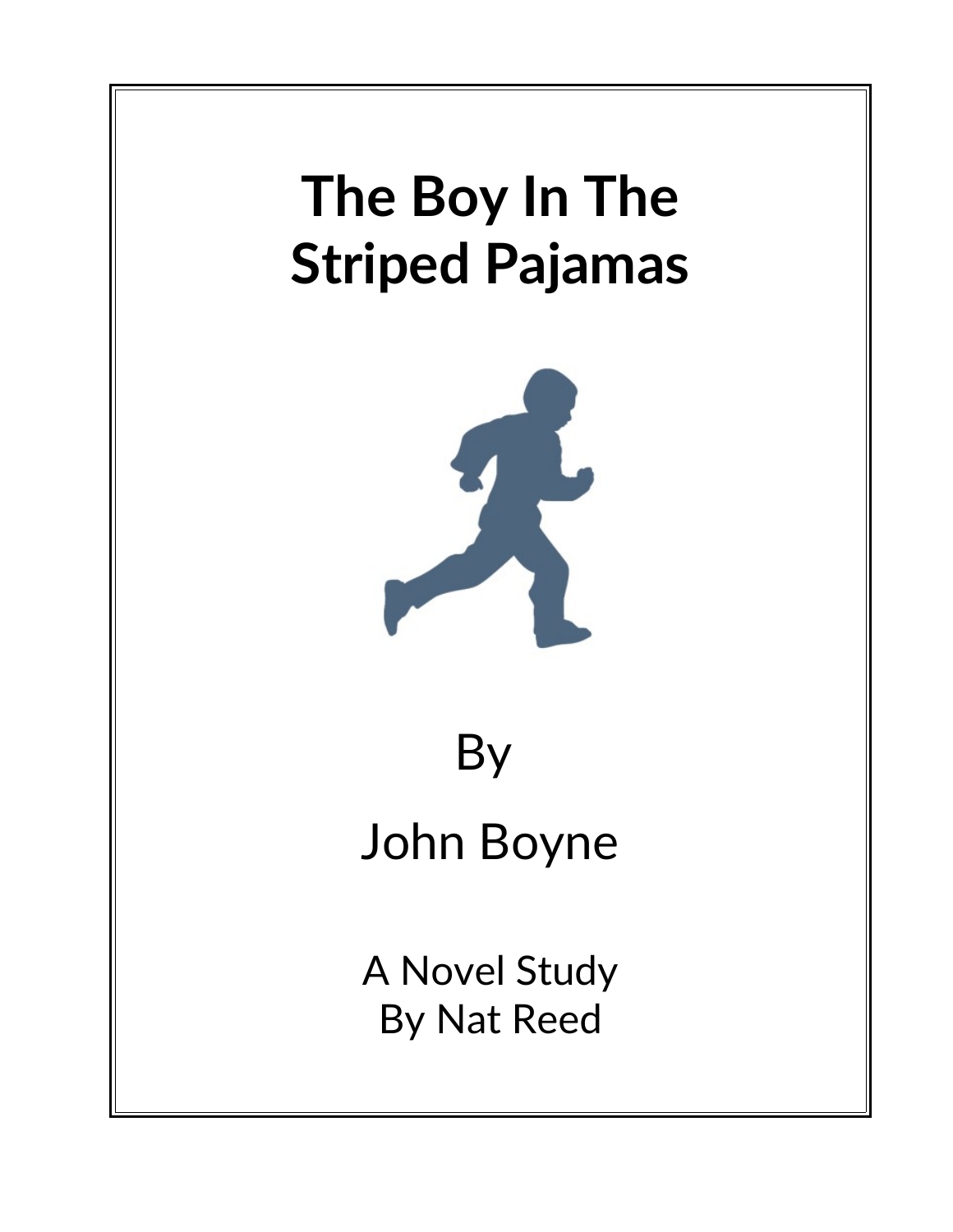

# **Table of Contents**

| Suggestions and Expectations | 3   |
|------------------------------|-----|
|                              |     |
| List of Skills               | 4   |
| Synopsis / Author Biography  | 5   |
| <b>Student Checklist</b>     | 6   |
| Reproducible Student Booklet |     |
| Answer Key                   | 75. |

**About the author:** Nat Reed was a member of the teaching profession for more than 35 years. He was a full-time instructor at Trent University in the Teacher Education Program  $|$  for nine years. For more information on his work and literature, visit [novelstudies.org.](http://www.novelstudies.org/)

> Copyright © 2013 Nat Reed Revisions Completed in 2021 All rights reserved by author. Permission to copy for single classroom use only. Electronic distribution limited to single classroom use only. Not for public display.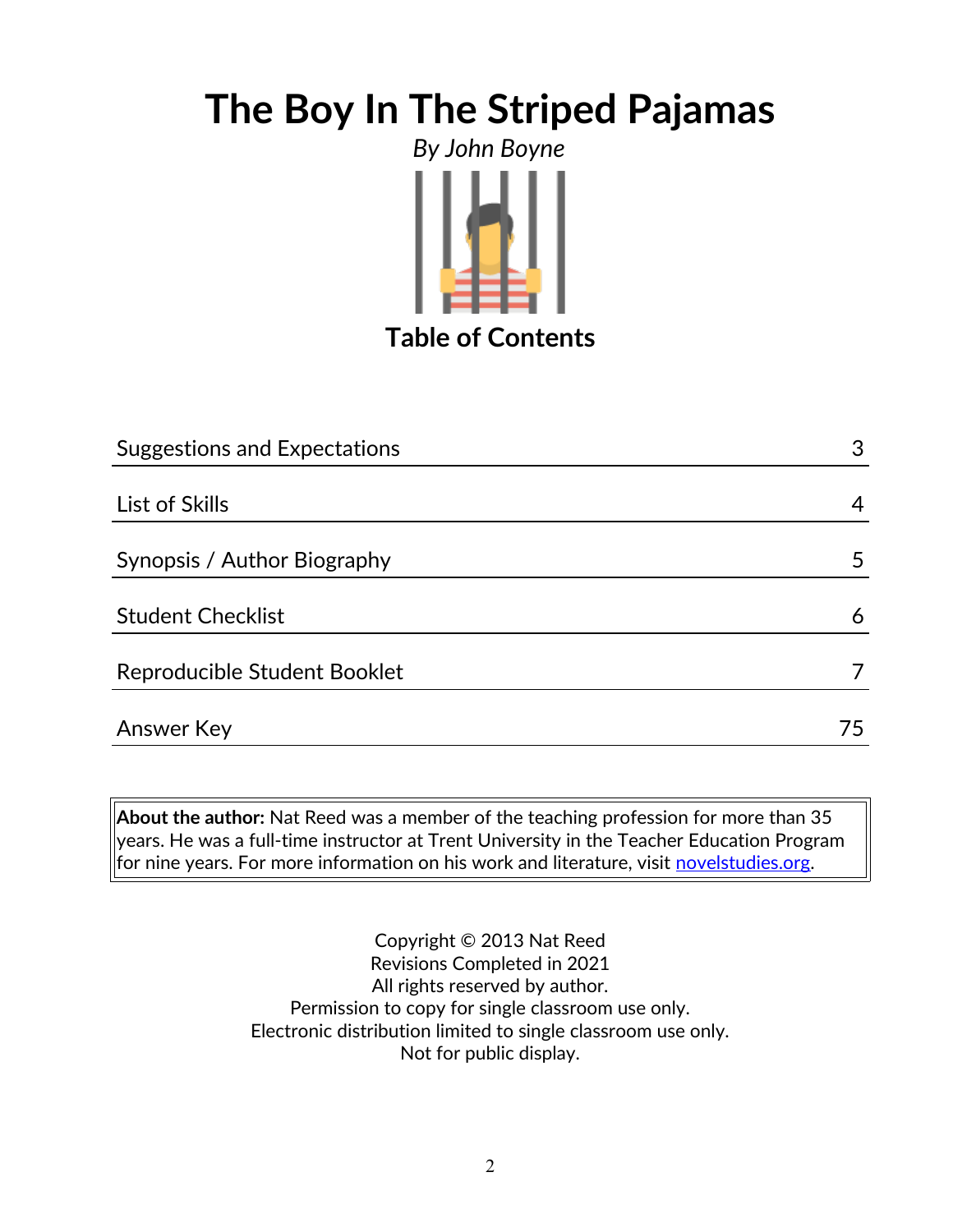

### **Suggestions and Expectations**

This 79 page curriculum unit can be used in a variety of ways. Each chapter of the novel study focuses on one or two chapters of *The Boy in the Striped Pajamas* and is comprised of four different activities:

- a) Before You Read
- b) Vocabulary Building
- c) Comprehension Questions
- d) Language and Extension Activities

A principal expectation of the unit is that students will develop their skills in reading, writing, listening and oral communication, as well as in reasoning and critical thinking.

### **Links with the Common Core Standards (U.S.)**

Many of the activities included in this curriculum unit are supported by the Common Core Standards. For instance the *Reading Standards for Literature, Grade 5*, makes reference to

a) determining the meaning of words and phrases. . . including figurative language;

- b) explaining how a series of chapters fits together to provide the overall structure;
- c) compare and contrast two characters;
- d) determine how characters … respond to challenges;
- e) drawing inferences from the text;
- f) determining a theme of a story . . . **and many others.**

Students can work on the activities at their own pace. Every activity need not be completed by all students. A **portfolio cover** is included as well as a **Student Checklist**.

**Themes** which may be taught in conjunction with the novel include bigotry and persecution, Nazism and Adolf Hitler, the importance of family and friends, loyalty in personal relationships, character growth, developing perseverance in the face of adversity.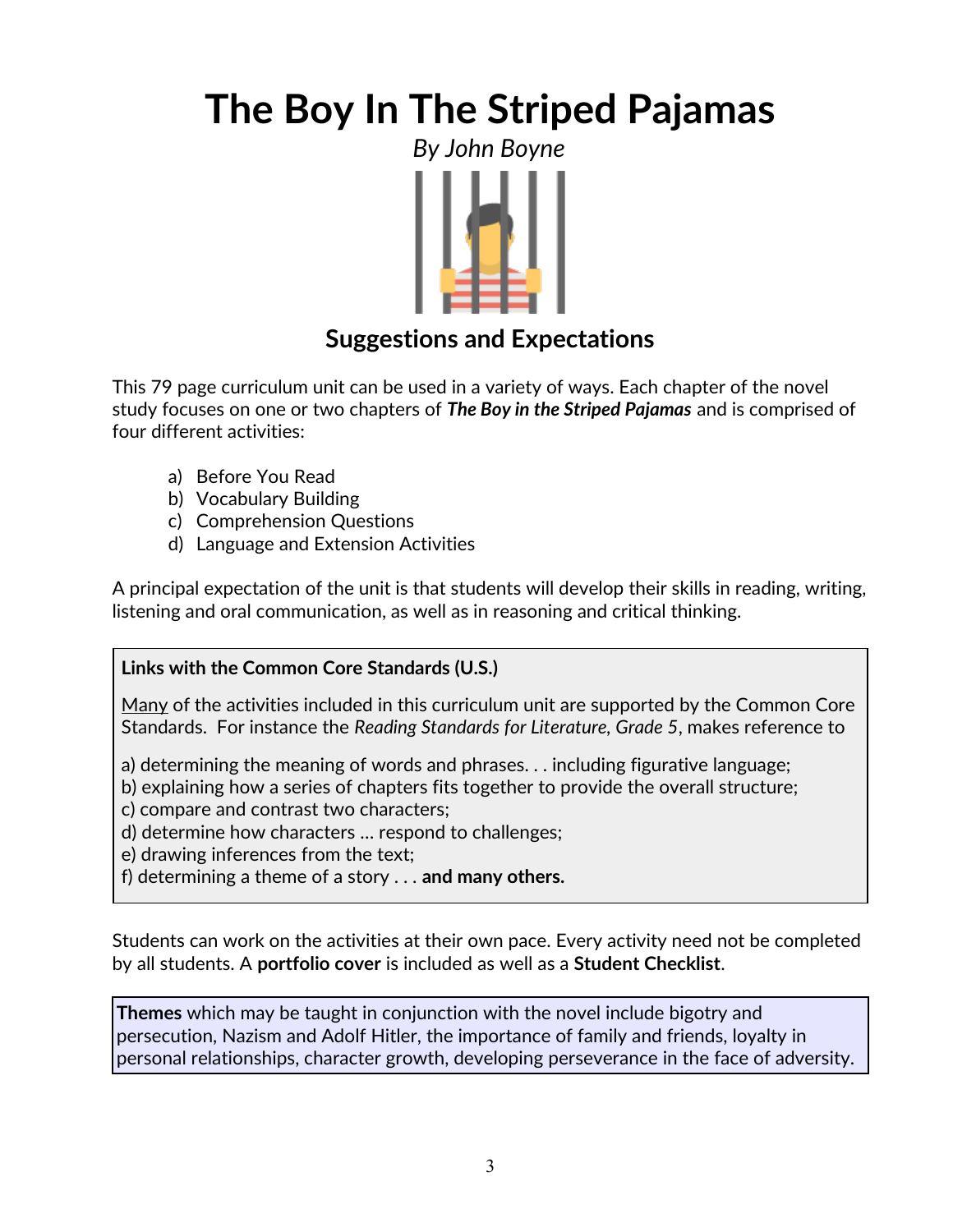

### **List of Skills**

### **Vocabulary Development**

- 1. Locating descriptive words / phrases 7. Use of singular / plural nouns
- 
- 3. Identifying / creating *onomatopoeia* 9. Identifying parts of speech
- 
- 
- 

### **Setting Activities**

1. Summarize the details of a setting

#### **Plot Activities**

- 1. Complete a *time line* of events 3. Identify *cliffhangers*.
- 

### **Character Activities**

- 
- 

### **Creative and Critical Thinking**

- 
- 
- 3. Write a letter to a friend 6. Write a journal entry.

### **Art Activities**

1. Design a cover for the novel

- 
- 2. Listing synonyms & antonyms 8. Using content clues: analogies
	-
- 4. Use of capitals and punctuation 10. Determining alphabetical order
- 5. Identifying syllables 11. Identification of root words
- 6. Listing compound words 12. Identifying / creating *alliteration*

- 
- 2. Identify conflict in the story 4. Identify the climax of the novel.
- 1. Determine character traits 3. Understanding different concepts
- 2. Compare two characters 4. Relating personal experiences
- 1. Research 1. Research 1. Research 1. Research 1. Research 1. Research 1. Research 1. Research 1. Research 1.
- 2. Write an editorial on an issue 5. Write a description of personal feelings
	-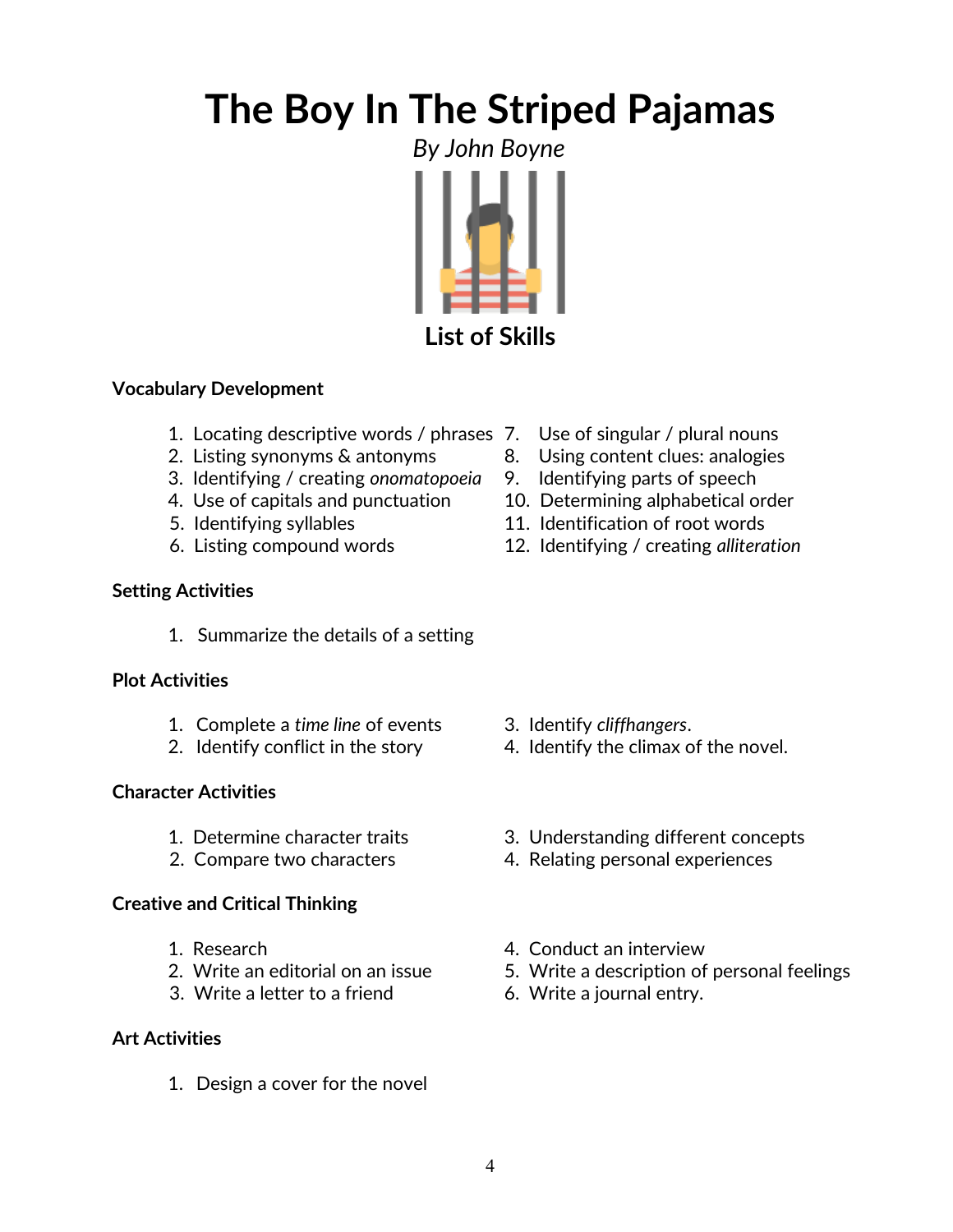

*The Boy in the Striped Pajamas* is the unforgettable story of two boys: Bruno, the son of the Commandant of the infamous World War Two concentration camp, Auschwitz, and Shmuel, an inmate of the camp.

Nine-year-old Bruno's world is turned upside down when his family is uprooted and moved to far off *Out-With*, where he has no friends and must endure the insufferable Lieutenant Kotler. From his bedroom window, Bruno sees a fence near their house, and behind it are many people – all wearing striped pajamas. Bruno manages to become friends with a boy his own age, Shmuel, who lives on the other side of the fence, and wears peculiar striped pajamas all the time. Although their only contact is talking through the fence in a secluded area, the two boys soon become fast friends.

Along the way Bruno meets an assortment of fascinating characters including Herr Liszt, his boring tutor, Pavel, the waiter who is also a medical doctor, and The Fury (Adolf Hitler) who eventually comes to dinner.

### **Author Biography** John Boyne

 John Boyne was born on April 30, 1971 in Dublin, Ireland. He was educated at Trinity [College, Dublin,](http://en.wikipedia.org/wiki/Trinity_College,_Dublin) and studied Creative Writing at the [University of East Anglia,](http://en.wikipedia.org/wiki/University_of_East_Anglia) where he was awarded the Curtis Brown prize. It was during this time that John's writings first began to see publication.

 John has written seven novels to date, as well as a number of short stories which have been published in various anthologies and broadcast on radio and television. The Boy in the Striped Pajamas, which to date has sold more than 5 million copies worldwide, is a Number One New York Times Bestseller. This wonderful novel was also released as a movie in September 2008. His books have been published in 41 different languages. Boyne continues to live in Dublin.

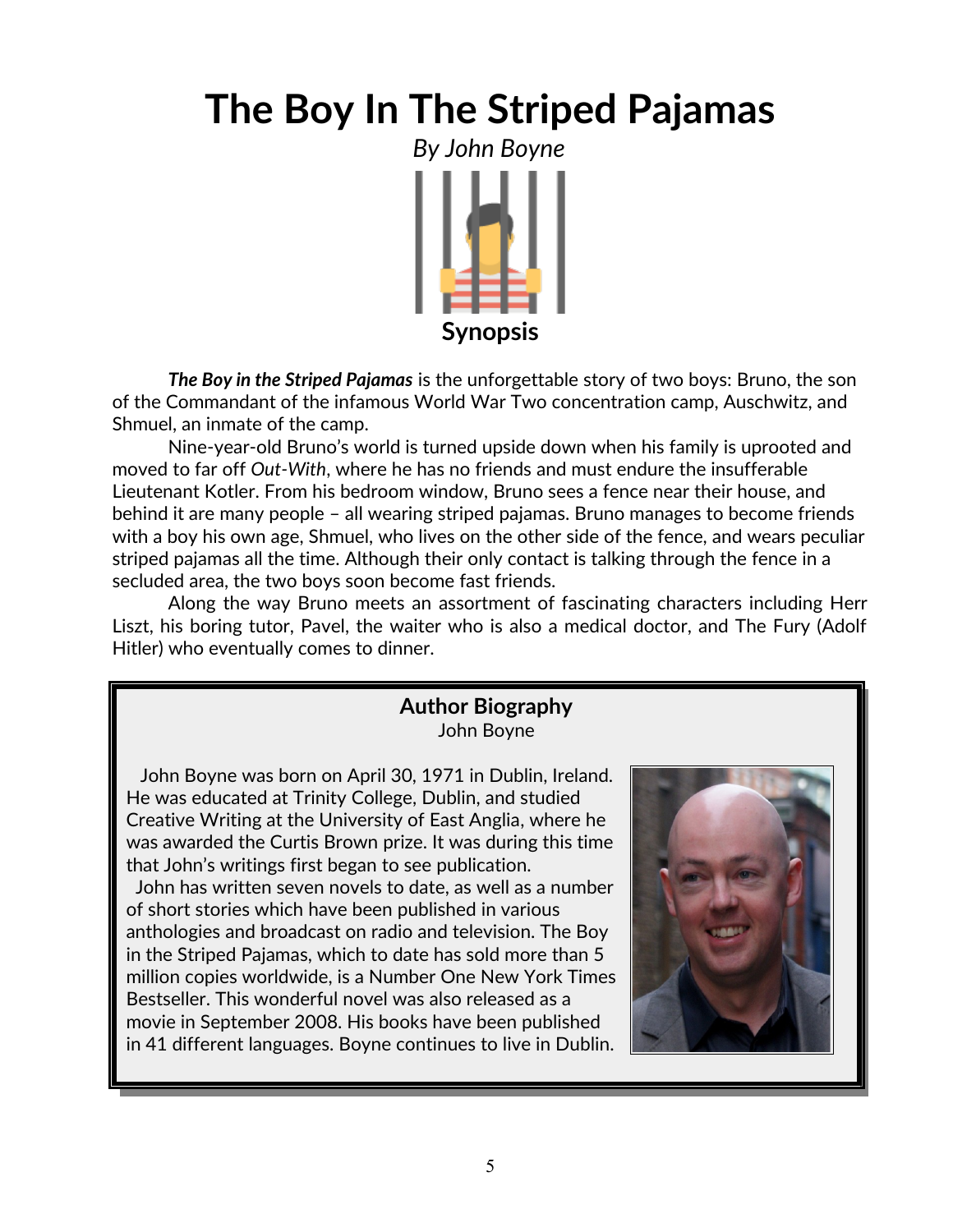

Student Name

| Assignment | Grade / Level | Comments |  |
|------------|---------------|----------|--|
|            |               |          |  |
|            |               |          |  |
|            |               |          |  |
|            |               |          |  |
|            |               |          |  |
|            |               |          |  |
|            |               |          |  |
|            |               |          |  |
|            |               |          |  |
|            |               |          |  |
|            |               |          |  |
|            |               |          |  |
|            |               |          |  |
|            |               |          |  |
|            |               |          |  |
|            |               |          |  |
|            |               |          |  |
|            |               |          |  |
|            |               |          |  |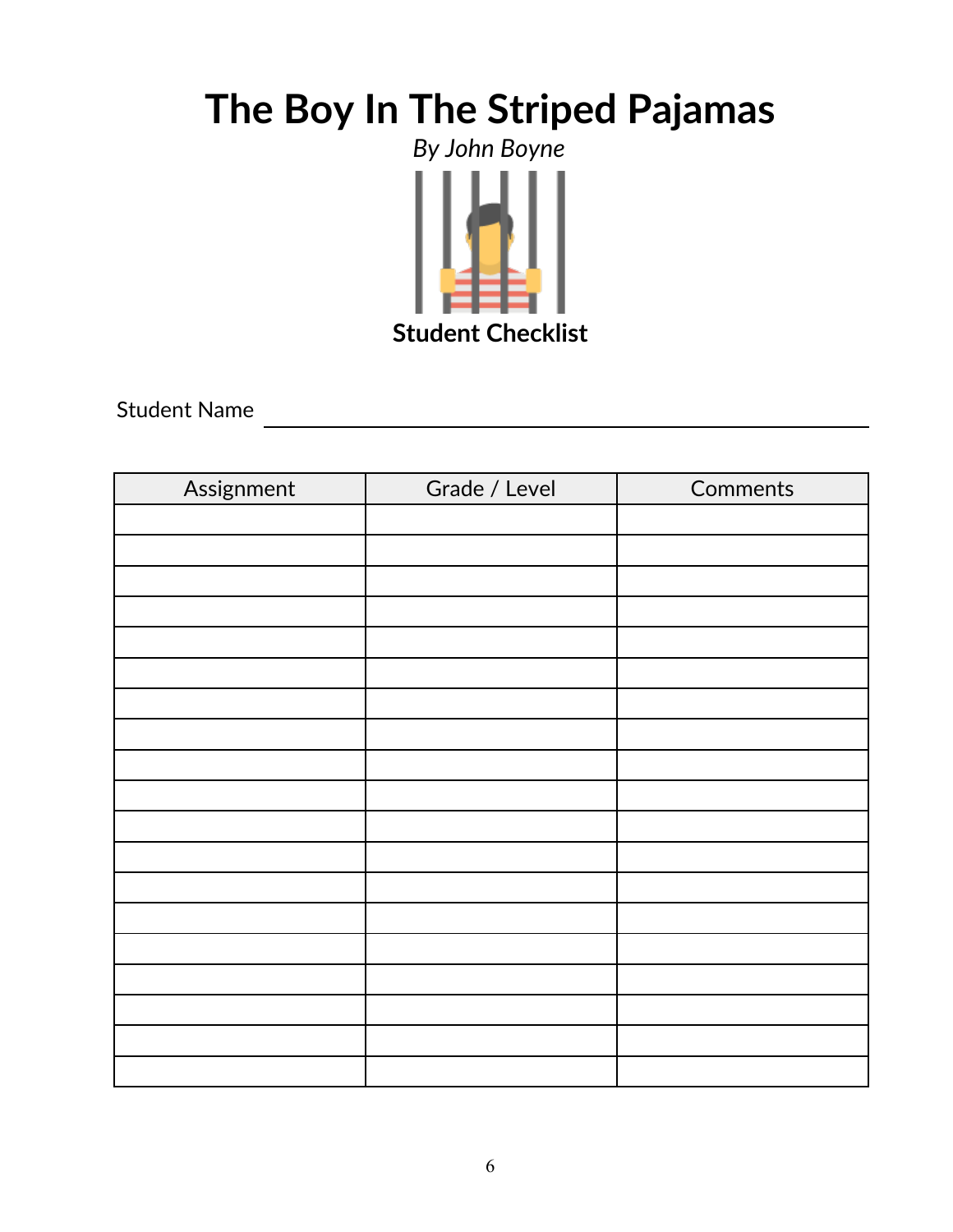

# By John Boyne

# Name: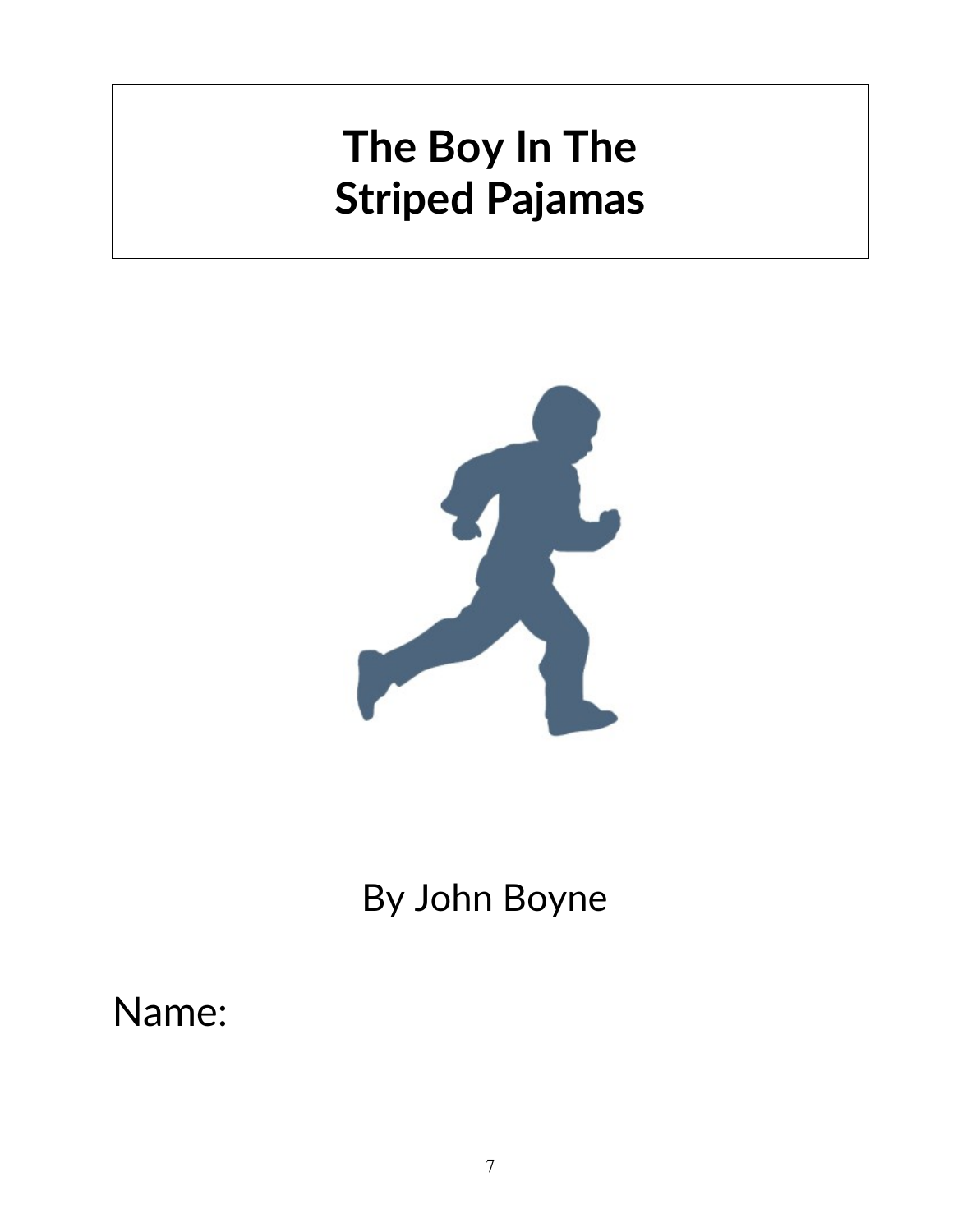*By John Boyne*

# **Chapter 1**



### **Before you read the chapter**:

Moving to another town or city, or even to another home, can be a most difficult experience. Describe from your own experience, or from your imagination, how it would feel to move to a strange new place – as Bruno must do in this novel. What might an advantage to moving to a new location?

# **Vocabulary:**

Choose a word from the list to complete each sentence.

| decent      | dismissively | tartan    | presume         | chaos  |
|-------------|--------------|-----------|-----------------|--------|
| frustration | hesitate     | protested | <b>banister</b> | muster |

1. Bert didn't think he could \_\_\_\_\_\_\_\_\_\_\_\_\_\_\_\_\_\_ the strength to finish the race.

2. My aunt showed her \_\_\_\_\_\_\_\_\_\_\_\_\_\_\_\_\_ by stamping her foot angrily.

3. The situation was reduced to \_\_\_\_\_\_\_\_\_\_\_ when the emperor entered the ballroom.

- 4. "It is so hard for the average person to earn a salary," the reporter said.
- 5. She didn't even \_\_\_\_\_\_\_\_\_\_\_\_\_\_\_\_\_\_\_\_\_\_\_ before answering the judge's question.
- 6. For her birthday she received a  $\sim$  skirt from her cousin, Sara.
- 7. My mother ordered the maid to go out into the foyer and polish the <u>sequence</u> of the sequence of the sequence of the sequence of the sequence of the sequence of the sequence of the sequence of the sequence of the sequen

8. "Oh go peddle your papers," she said \_\_\_\_\_\_\_\_\_\_\_\_\_\_\_.

- 9. There must have been more than a hundred people who \_\_\_\_\_\_\_\_\_\_\_\_ the new law.
- 10. "Don't just \_\_\_\_\_\_\_\_\_\_\_\_\_\_\_\_\_\_that the president is always right," the commentator suggested.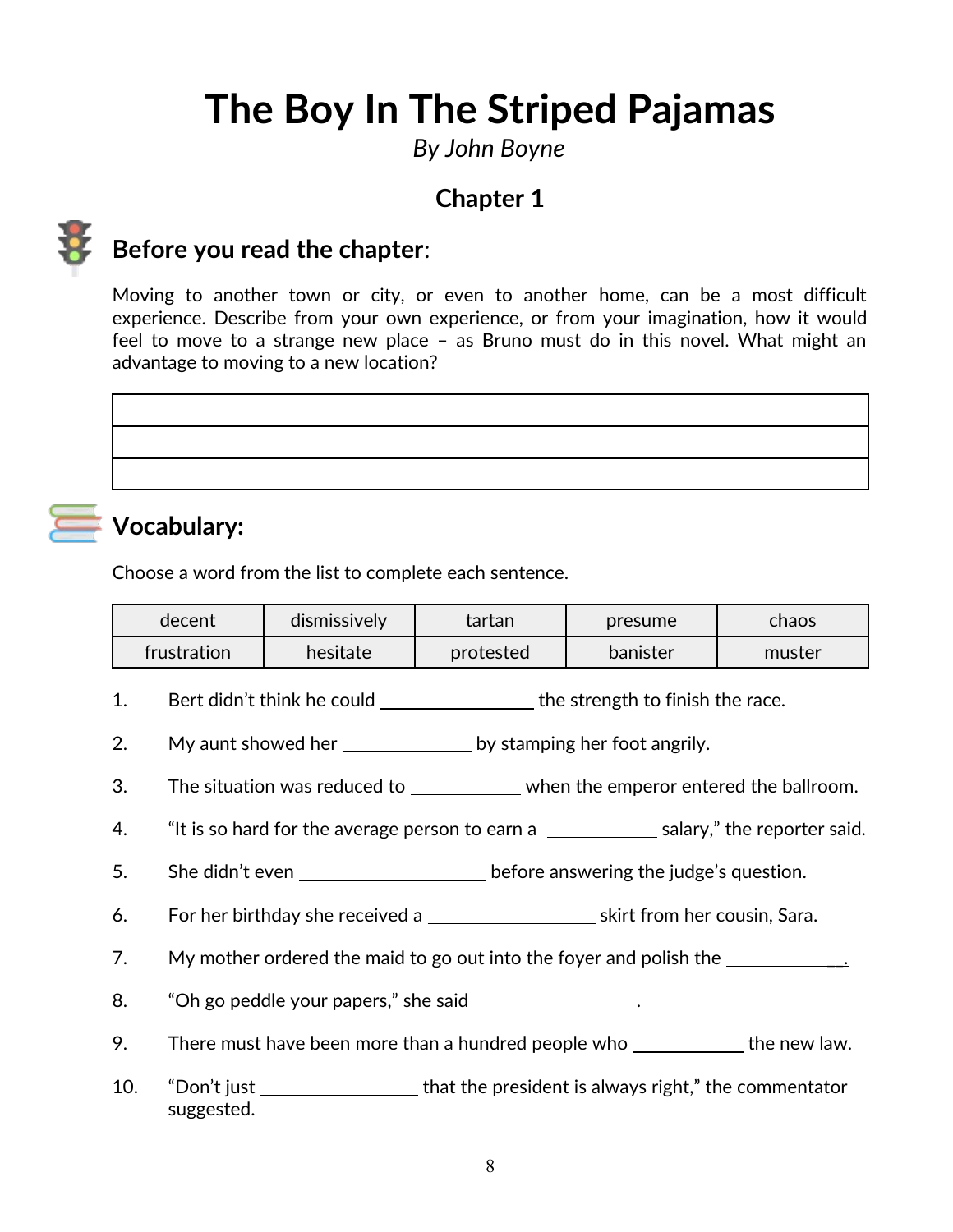

- 1. Bruno was told by his mother to treat the family's maid, Maria, respectfully, and "not just imitate the way Father spoke to her." How must Bruno's father have usually spoken to Maria? What do you think this tells us about his father's personality?
- 2. The **setting** of a story includes not only where but when the story takes place. What is the setting of Chapter One?
- 3. In the first few chapters Bruno mentions a mysterious character called *the Fury*. In Chapter One, what had the Fury done the week before?
- b. In turns out that Bruno actually has misheard his parents when speaking of *The Fury*. What his parents are saying is *The Führer*. Investigate who this character was and relate at least two interesting facts about him.

| C<br>$\sim$ |  |
|-------------|--|
|             |  |

- 4. Who was Gretel, and why do you think Bruno referred to her as a *Hopeless Case*?
- 5. Why did the family have to move?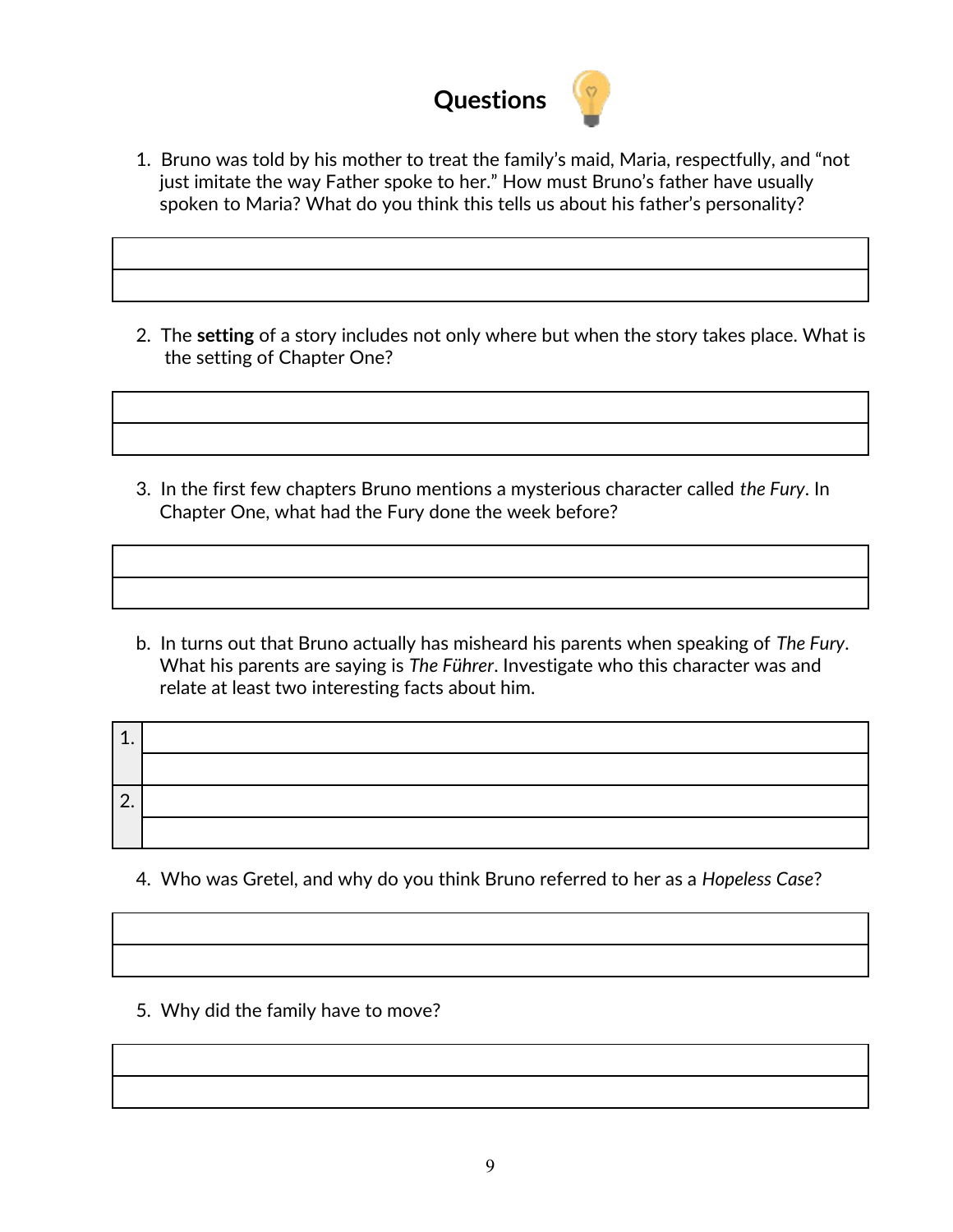6. What (or who) was Bruno going to miss the most when he moved away?

7. In their home, what was "Out Of Bounds At All Times And No Exceptions?"



**A***.* The author, John Boyle, enjoys using a variety of literary devices in this novel. One such device is **onomatopoeia**. An example is "making whooshing sounds as he went." Define **onomatopoeia**, and use your imagination to think of another example of this device.



**B***.* Many English words can have more than one meaning. This is especially true of words that can be used as both a noun and a verb. For the following create sentences to illustrate the meaning of each word from Chapter One as a noun and as a verb.

### **Word: pack**

| Noun |  |
|------|--|
| Verb |  |

### **Word: face**

| Noun |  |
|------|--|
| Verb |  |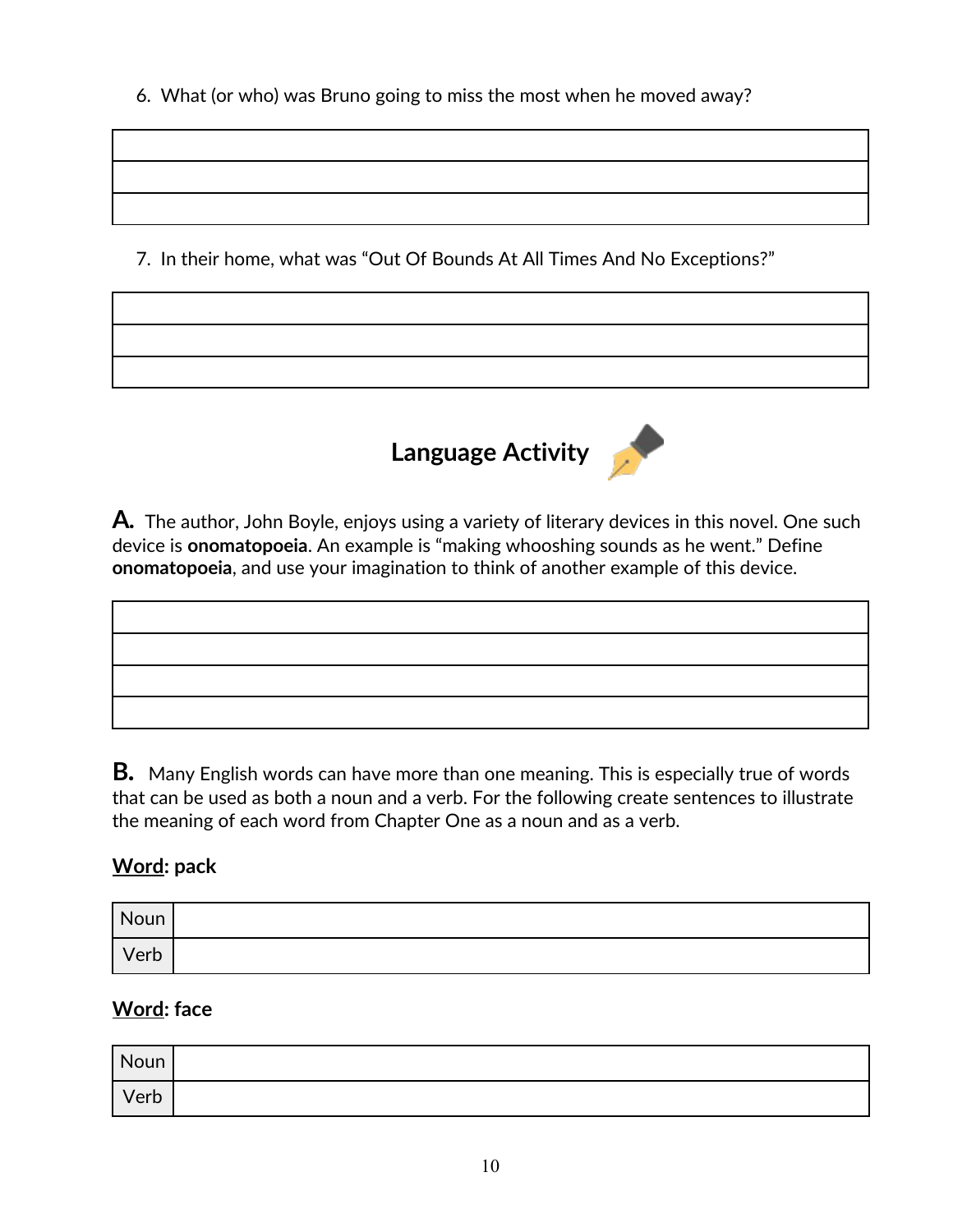### **C. Moving ~ A Quatrain Poem.**

The **quatrain** is a popular form of rhymed verse, four lines in length. Such poems are often light and humorous. Here is a more serious one by the famous poet, Atrocious Halitosis*.* It is called, *Moving Away.* (Bruno could probably identify with this one.)

*No one likes to move away, It makes one's heart to weep. I'd like to stay where I was raised, And all my friends to keep.*



Various rhyming schemes make up a quatrain poem. As you can see, the above four lines have a rhyming scheme of **A – B – C – B** Other rhyming schemes include: AABB, AAAA, AABA, ABBA, ABBB, and AAAB.

Your task is to write your own quatrain poem. You may choose a rhyming scheme that fits with your own personal creation. The theme should have something to do with the themes established in the Prologue and first two chapters of our novel*.*

#### **The Quatrain Poem**

Now create your own Quatrain Poem. Your poem must follow the format of a quatrain poem described above (and must rhyme).

**Title**: \_\_\_\_\_\_\_\_\_\_\_\_\_\_\_\_\_\_\_\_\_\_\_\_\_\_\_\_\_\_\_\_\_\_\_\_\_\_\_\_\_\_\_\_\_\_\_